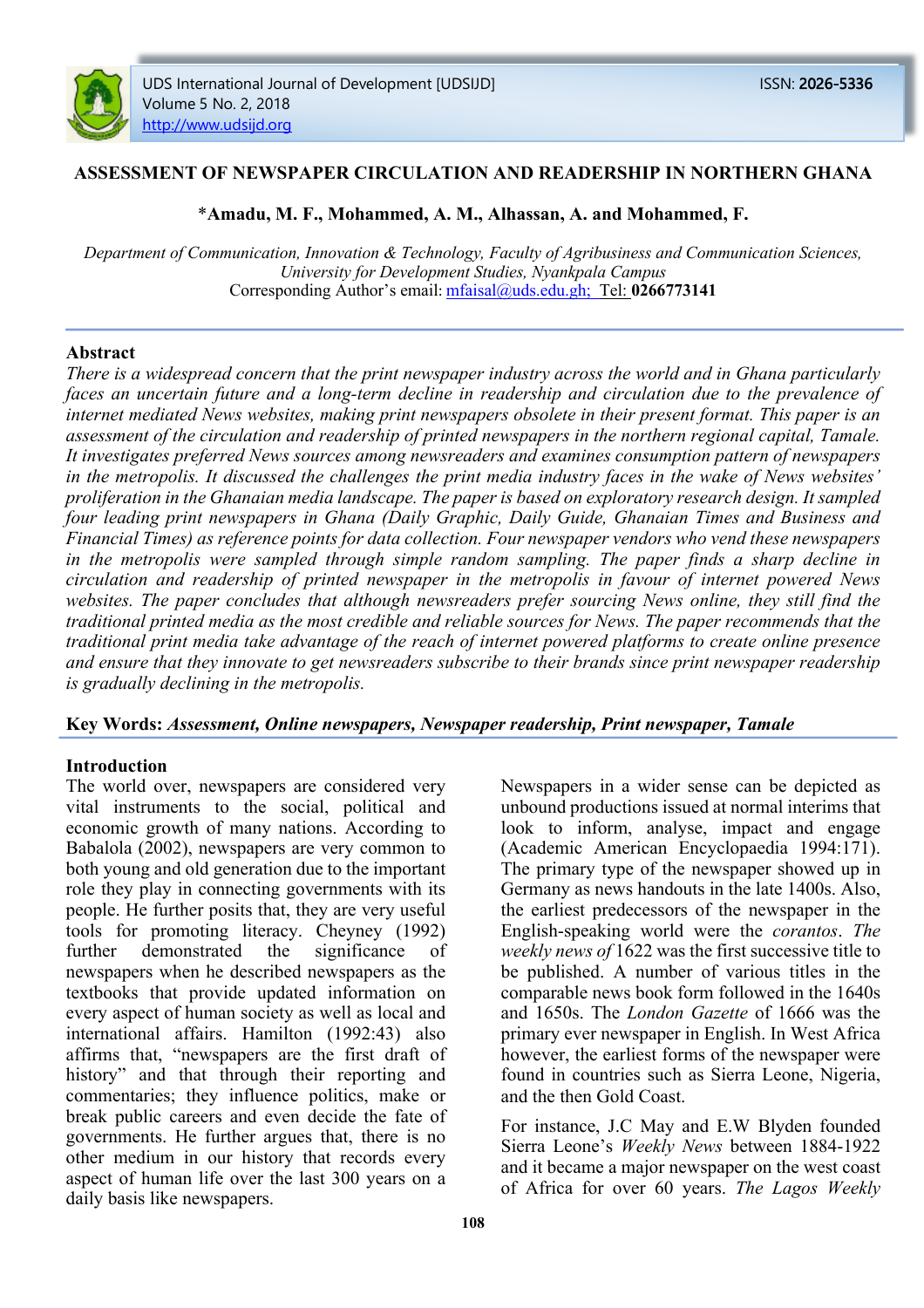*Record* (Lagos, Nigeria) 1891-1921 was established through the effort of a Liberian immigrant John Payne Jackson who was against and often criticized British colonization and control of Lagos and forcefully urged racial consciousness and African nationalism (World newspaper archives, 2013).

The print media in Ghana since its development in the nineteenth century have assumed exceptionally key roles in political discourse and national development. They have likewise acted as tools for independence struggles, national solidarity, development and democracy.

Sir Charles McCarthy's *Royal Gold Coast Gazette* of 1822 was the first newspaper to be produced in the Gold Coast, which later became known as Ghana. This newspaper aimed to provide British merchants in the Gold Coast with economic and commercial information, as well as to disseminate news concerning Britain and the West African colony. Given that Sir Charles McCarthy was the governor of the Gold Coast from 1822 to 1824, the English journalistic tradition that he implanted in the colony "set the tone as a sociopolitical reference point for subsequent governments throughout the history and development of journalism in Ghana" (Anyidoho, 2016: 104). According to Heath (2001), this type of news production gradually became standard practice in British colonies throughout sub-Saharan Africa from 1822 to 1930. Preindependence governments in Ghana that followed published the *Gold Coast Assize* in 1883, the *Gold Coast News* in 1884, and the *Gold Coast Pioneer* in 1921 (Jones-Quartey, 1975).

The production of newspapers by local African elites began in the mid nineteenth century with the publication of the *Accra Herald* by Charles Bannerman in 1858. Like McCarthy's colonial paper, the *Accra Herald* was additionally written by hand and was distributed to somewhere in the range of 300 supporters, half of them African. The success of this paper gave rise to the proliferation of African–owned newspapers since it was able to stand the test of time for more than a decade. Am*ong them were the Gold Coast Times, Western Echo, Gold Coast Assize, Gold Coast News, Gold Coast Aborigines, Gold Coast Chronicle*, *Gold Coast People*, *Gold Coast Independence* and *Gold Coast Express* (Press Reference Ghana, 2013).

The early Gold Coast weeklies were very critical of the colonial government, challenging specific officials and questioning and opposing policies. By the 1930s, the nineteenth century newspapers in the country became more of anticolonial protest. They

were requesting for political rights for nationals, enhanced expectations for everyday comforts and self-government. Political activists like Dr. Kwame Nkrumah in 1948 started the *Accra Evening News*, and it was a publication that stated largely the views of the Convention People's Party (CPP). The paper demanded self-government and opposed the colonial government. Interestingly, the *Daily Graphic* was built up in 1950 by the London Daily Mirror Group, headed by British newspaper tycoon Cecil King (Press Reference Ghana, 2013). The *Daily Graphic* sought to maintain a policy of political neutrality and placing emphasis on objective reporting by local African reporters (Anyidoho, 2016).

However, the rise in Internet powered platforms, including news websites, and news aggregators in the twenty-first century has spun a lot of debate about the fate of print media or newspapers. One of such issues is whether the newspaper industry is being hit by these news sites and will get back on their feet, or whether they are steadily rendering printed newspapers out of date in their customary form. Several studies have been conducted in the area of print media, some of such studies have focused rather on assessing the effects of electronic media usage on the sales of print media in Ghana (Afrifa, 2015) and also newspapers as instruments for building literate communities (Babalola, 2002). The focus of these studies has been national. This study seeks to contribute to the discourse on the fortunes of the print newspaper industry in the wake of the threat posed by online news services by focusing on the experience of northern Ghana.

Historically, the Tamale metropolis and indeed, Northern Region as a whole has not been noted for being a source of newspaper production. Only three newspapers are known to have ever been published in the area. The first newspaper was the *New Ghanaian*, with Alhaji L Alawa as its only known editor from 1996 to 1998. A second newspaper to have sprung was *Arewa*, which was published from 2004 for only eight months and folded up. The only sustained publication from Tamale is the *Advocate*, published by RUMNET, a media development NGO and edited by Abdallah Kassim-Perez since 2002 (Interview with Kassim-Perez on 10 December 2018). The *Advocate* continues to be published as an irregular monthly. The newspaper reading market in Northern Region has been consistently dominated by Accra-based publications.

There is, however, a widespread concern that, the print newspaper industry across the world and in Ghana particularly faces an uncertain future and a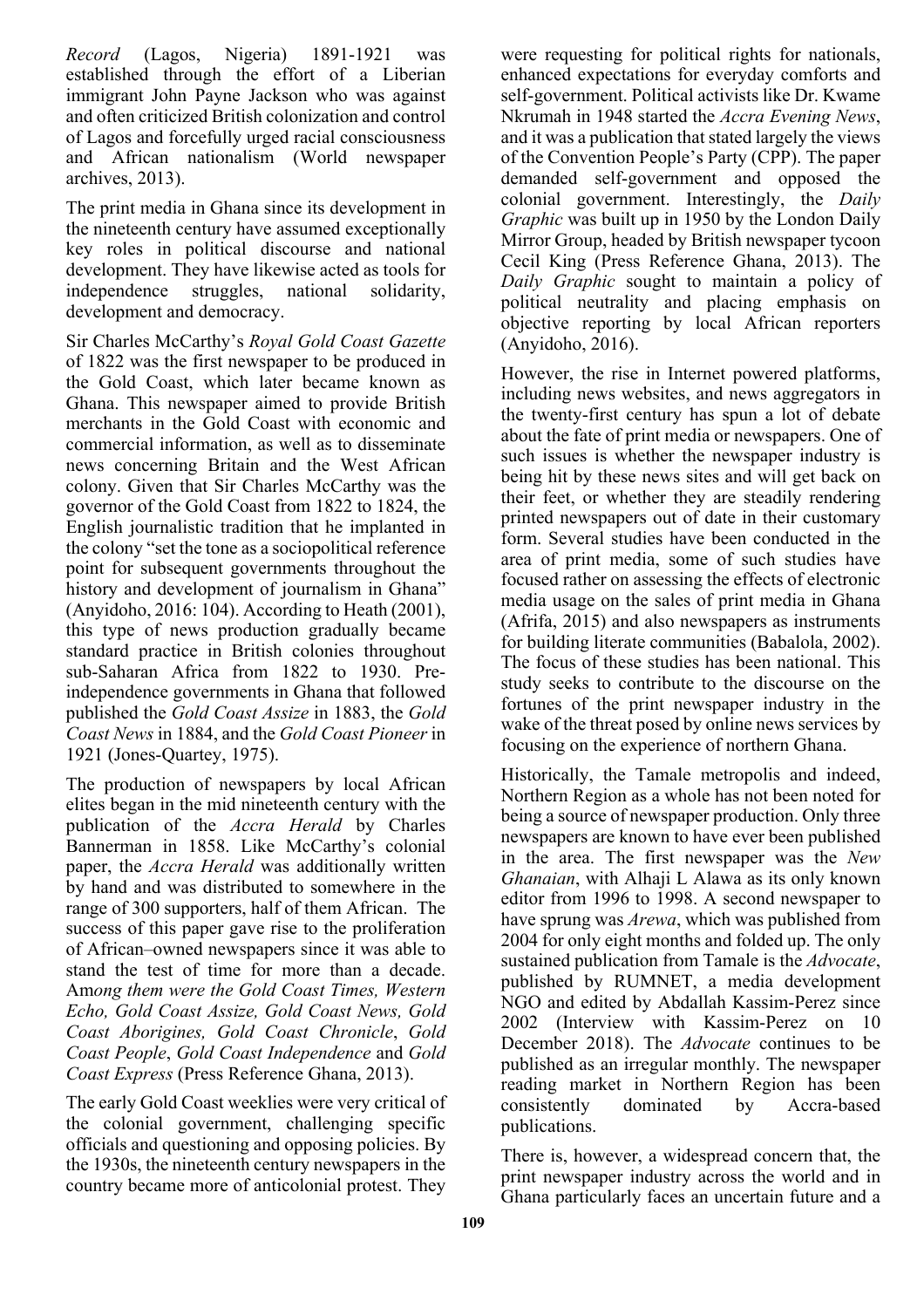long-term decline in readership and circulation due to the prevalence of Internet powered platforms or news websites (Peiser 2000). The emergence of information and communication technologies in the twenty-first century has seen an upsurge in websites that provide news for free, rendering the traditional news sources helpless. The electronic media have supplemented existing sources of news, not only undermining the market for newspapers but also, the circulation of newspaper from content producers to consumers.

Additionally, statistics of Internet penetration in Ghana over the years clearly shows there is a prevalence of these Internet powered platforms (news websites and news aggregator websites). As at 2011, Internet penetration in the country was 5 percent of the population where it is accessible from Internet cafes, at home or from cell phones that have the Internet facility (Africa Media Barometer, 2013). Also, statistics from the Ghana National Communications Authority (NCA, 2017) have revealed that, the overall internet penetration rate in the country increased from 40 percent to 40.7 percent at the end of August 2013. This shows a significant growth in internet penetration rate in the country. Thus, a strong presence of online audience that needs to be reached has created a boom for online news service providers to reach the newly fragmented audience.

It is against this backdrop of declining readership for hard copy newspapers and the need to understand the dynamics of the print media circulation markets in the Northern Region that this study has been conducted. A study of the impact of online news websites on newspaper readership would be very relevant to repositioning these papers to respond to the market. This study will particularly focus on the impact of news websites on newspaper readership in the Tamale metropolis of Ghana. Specifically, it aims at identifying the preferred news sources among newsreaders and determining the consumption pattern of newspapers in the metropolis and examining the challenges the newspaper industry face in the wake of these news website proliferation.

# **Literature Review**

# *News Websites*

News websites according to Kammer (2013) in his study, "News on the web" is a different news medium that has its options in terms of presentation and dissemination and has a special set of affordances for news producers working in news

production. For Kammer (2013), news websites are frequently observed as "internet newspapers" and the term recommends some level of remediation- that is, "the representation of one medium in another" of the printed newspaper.

Most studies have demonstrated that, news websites have become one of the most important sources of news consumption (Pew Research Centre, 2010; Schrøder and Kobbernagel, 2010). News websites additionally constitute a focal medium for scattering information in the public sphere (Allan, 2006).

# *Online News Consumption*

As indicated by Oliver and Ohlbaum (2013) the internet has changed the course in which readers get and connect with news. The news consumers now approach a more extensive scope of sources than at any other time, and using these diverse sources in various ways, while some conventional news outlets like TV, newspapers and radio that individuals have relied upon throughout the years for news have endured a decrease in readership and advertising revenue.

Obijiofor and Hanusch (2013) additionally contends that online news have changed journalistic practices all over the world by bringing about newspapers receiving on the web innovations keeping in mind the end goal to remain important to current patterns of news consumption.

Thomas (2013) posits that online news consumption is based on the functions of interactivity, rapidity and selectivity. He further asserts that these three functions of online news enable readers to choose their most loved stories through the guide of hyperlinks or newsletters. He argues further that this opens an ongoing communication channel between news producers and newsreaders, which permits a simultaneous flow in conversations and the opportunities for readers to give feedback to stories. Rosenstiel (2005) states that news consumers are presently free and have the chance to produce their own news and get the other side of the story by getting news from the Internet which supposedly is giving news nearly for free.

Maier (2010) discloses that online news administrators do not just mirror the news stories in customary media. However, for example, the online media could be refreshed quickly as news happens. Online news sources likewise offered interactive videos, sound, and more photographs. Newsreaders that swing to online news destinations discovered overwhelming every day stories, and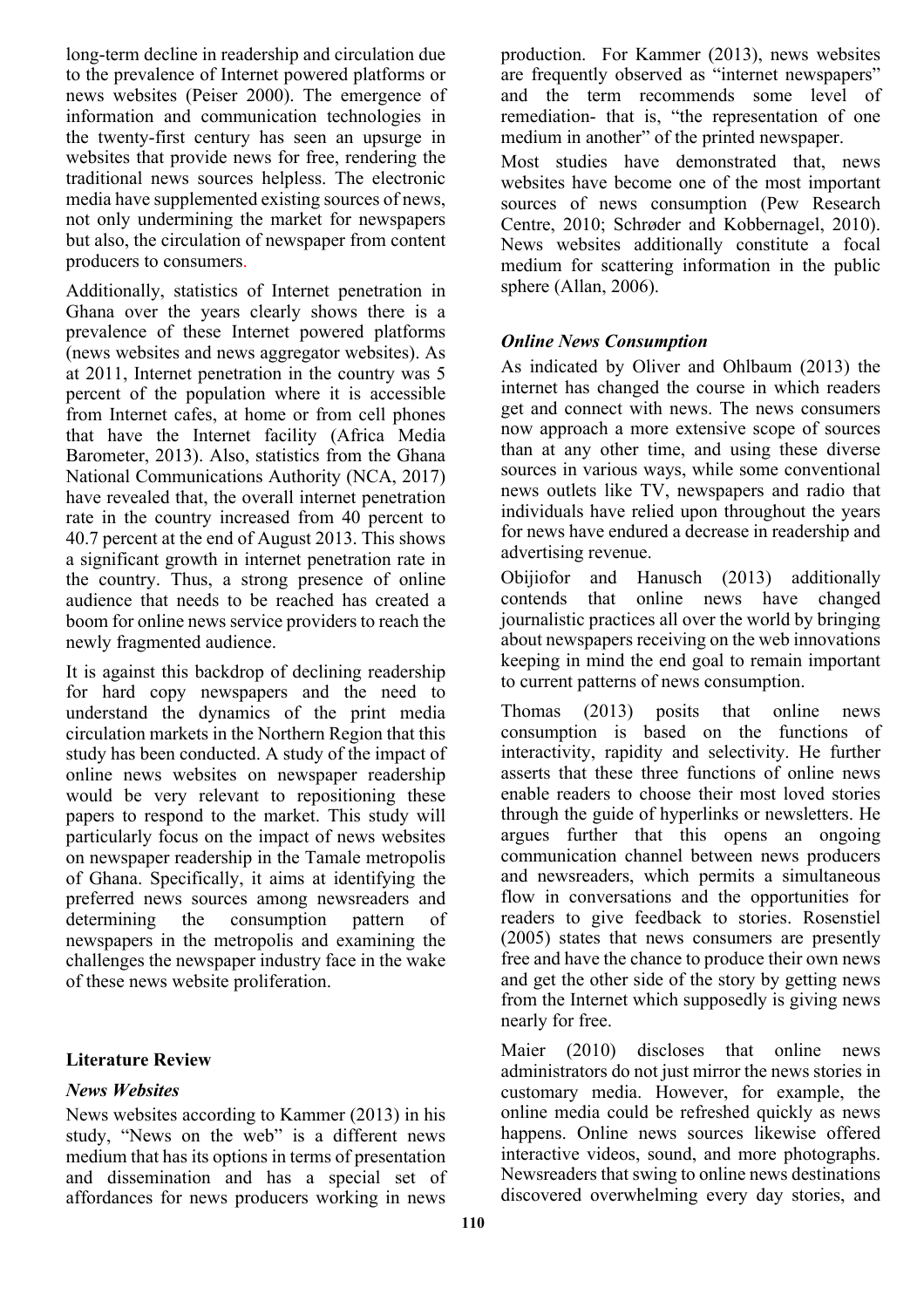news that offered viewpoints on occasions identified with the country and the world (Maier, 2010).

# *Websites Effects on Newspaper Readership*

Several researchers (Pavlik, 2000; Dimmick, 2003; Lundèn, 2009; Barclay, 2012; Kamrch & Gabriele, 2015) have demonstrated through rigorous research that the newspaper industry is struggling in many countries around the world essentially as a result of the web travelling into the newsroom.

For example, Barclay (2012) argues that the internet has influenced the way journalists do their work and that the internet has characterised new limits of the news business and provided floods of information to the newsreader. Pavlik (2000:229) also noted how "technological advancement affects the way journalists do their job". He emphasized the continuous changing "nature of news content, the structure and organization of the newsroom and the news industry" at large due to advancement in technology. Pavlik (2000) observed the dynamic "nature of the relationships between and among news organizations, journalists and their many publics, including audiences, competitors, news sources, sponsors and those who seek to regulate or control the press". Subsequently Dimmick (2003) applied the "medium-driven approach" to the investigation of online media and the conventional or legacy media and noted that there is a dislodging impact due to the emergence of the internet depicting a danger to legacy media.

Strikingly, the vast majority of newsreaders are among the youthful population who are raised with web and favoured the web condition to the legacy media (Howe, 2006). With the habitations of news on the web, Sternvik et al (2008) expressed that newsreaders, above all the adolescents, need to have quicker updates and brief news that are effectively available and in addition allowed to them. The newspaper consumers also need an offering of news online journals, text-based notifications, news refreshes, unit throws and client produced content at a quick pace, in more open configurations (Freer, 2007 as in Nnagbo 2011:11). He additionally argued that, the newspaper industry knows that newsreaders have gone over the everyday newspaper because instead of reading the hardcopy news version, they often overlooked it knowing very well that they can get the news online to read. As the buyers read the news online, they forsake reading the printed newspaper, which has brought about declining flow of printed newspapers.

### *How the Internet Affects the Newspaper Business*

According to Teece (2010) as in Barclay (2012:36) as "traditional information providers, newspapers have relied on circulation and advertising revenue for decades in which the paper is sold quite inexpensively" (usually at a nominal level, insufficient to cover costs), while publishers looked to advertising revenue to cover remaining costs and profit. Newspapers typically in Kimmo's (2009) view, generate income from; subscription, newspaper stands, and advertising (selling space). And also, newspapers serve two distinctive groups, readers and advertisers, where newspapers act as an intermediary between these two groups.

However, in recent years, this business model has been undermined by social media sites like eBay and Craigslist that have siphoned off advertising revenues from job and real estate listings and classified adverts: many newspapers have gone out of business (Teece, 2010: 178). Mahmud, (2009) also revealed that, newspapers, especially in the West and the US in particular, have lost the lion's share of classified advertisement to the internet. And many readers have cancelled their newspaper subscriptions, leading business firms to cut their advertising budget as part of the overall costcutting measures. According to the annual report on U.S. journalism undertaken by the Pew Research Center's project for excellence in journalism (2011), total advertising revenues to the newspaper industry had fallen drastically.

Newspaper circulation is in decline and fewer papers are now serving a much bigger population (Kamarck and Gabriele, 2015). As more people have access to a fast Internet, the consumption patterns of information and entertainment change dramatically, especially among the younger segments of the population. Instead of watching their favorite show on television or buying an album in the local record store, many choose to stream or download TV shows and music from the web instead.

In terms of competition, the printed newspapers enjoy regional or local monopolies in the provision of news and information, but when entering the digital world, the same newspapers are faced with competition from a vast number of news outlets, websites and bloggers.

Reduction of employment in the industry, Kamarck and Gabriele (2015) observed that many journalists who once worked for general audience newspapers now find themselves working in specialty presses due to the fact that the dramatic drop in advertising revenues for general readership papers have had its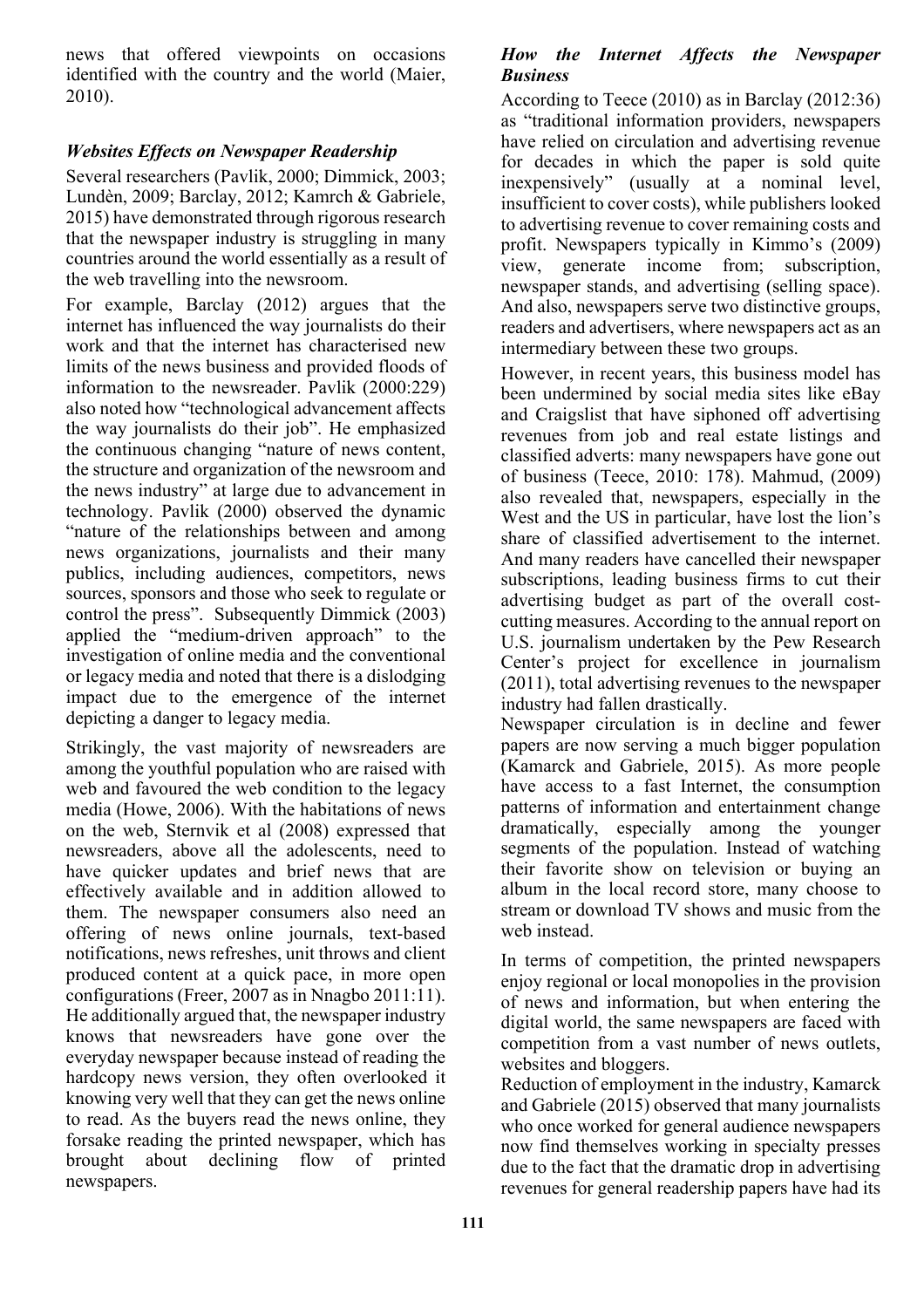most severe impact in the newsroom. This happens because, news has become easily available on online news outlets, news aggregators, and bloggers, and an increasing share of the population get their news from online outlets instead of from a printed newspaper. Although the future of printed newspapers may be dim, it certainly does not mean the end of the traditional newspaper (Obijiofor and Green, 2001).

# *Theoretical Framework: Uses and Gratification Theory*

The uses and gratification theory (Katz, et.al 1973- 1974) suggests that audiences are responsible for selecting the media organization that would best serve their needs and that media outlets are used by the audiences to fulfil specific gratifications. The theory further asserts that media usage is motivated by needs and goals that are defined by the media audience themselves. For instance, newsreaders may choose to read news from newspapers or news websites because of the satisfaction and reward they drive from reading news from any of the sources so preferred.

Katz (1959) used this approach to clarify why and how individuals effectively search out particular media to fulfil particular needs. For him, the concentration is the thing that individuals do with media instead of what the media does to individuals. Uses and gratification assume likewise posture except that, media audiences are active and not passive in incorporating and translating media into their lives, consequently it is in the place of the audience to pick or select media which best serves their requirements. This implies that, the media go up against other sources of information for viewers' satisfaction. (Katz, Blumler & Gurevitch, 1973- 1974). This theory is therefore used essentially in this study to examine how respondents source their news.

Related to uses and gratification theory is media dependency theory as developed by Sandra Ball-Rokeach and Melvin Defleur (1976). The theory has its grounds in classical sociological literature postulating that, media and its audiences should be studied in the context of larger social systems. The theory also provides an explanation for media effects by blending the interrelations of broad social systems, mass media and the individual. A conceptualist philosophy is as well incorporated into the theory and it features traditional concerns with the content of media messages and their effects on audiences.

Syallow (2012) posits that, dependency theory is a mass communication theory that seeks to explain

the long-term effects of media on the audiences and society. This theory expresses that, the more reliant an individual is on the media for having his or her needs satisfied, the more essential the media will be to that individual.

One core assumption of this theory as espoused by Defleur and Ball-Rokeach according to Syallow, (2012:50) is that the level of media dependency is directly proportional to the limit of the medium to fulfil the necessities the individual (news consumer) however much as could be expected. This means that an individual will be highly dependent on a medium if it meets a greater percentage of his/her needs than if it meets a smaller percentage. Thus, in trying to understand the motivation for using a particular medium the uses and gratification theory, augmented with media dependency theory will be used as the framework. LaRose and Easting (2004) have used the uses and gratification theory to develop a new media attendance model of the use of multiple uses of the internet. Quan-Haase and Young (2010) and Whiting and Williams (2013) have all used the theory to study the use of social media. With an increasing proliferation of mix media habits, the framework of uses and gratification theory is becoming pertinent.

# **Research Methodology**

This study is based on mixed methods research design and largely used exploratory survey in its approach in gathering data for the purposes of understanding how Internet mediated news websites impact on the print newspaper readership in the Tamale metropolis. This study was conducted between March, 2017 and September, 2017. Data was collected and analysed from 292 respondents out of a total sample size of 300 newsreaders from the Metropolis, achieving a 97% response rate.

Four of the leading print newspapers in terms of circulation, reach and readership in Ghana; the *Daily Graphic*, the *Daily Guide*, the *Ghanaian Times*, and the *Business and Financial Times* (Tsikata, 2015 and Geopoll, 2017) were purposively sampled and served as the major reference point to interrogate newsreaders in the metropolis. These four newspapers according to the Media Ownership Monitor Ghana report by the Media Foundation for West Africa (MFWA, 2017), have a combined national print newspaper readership reach of 95.83%. One representative each from these four print newspapers were sampled as key informants to enable the researchers get insightful information on the subject matter.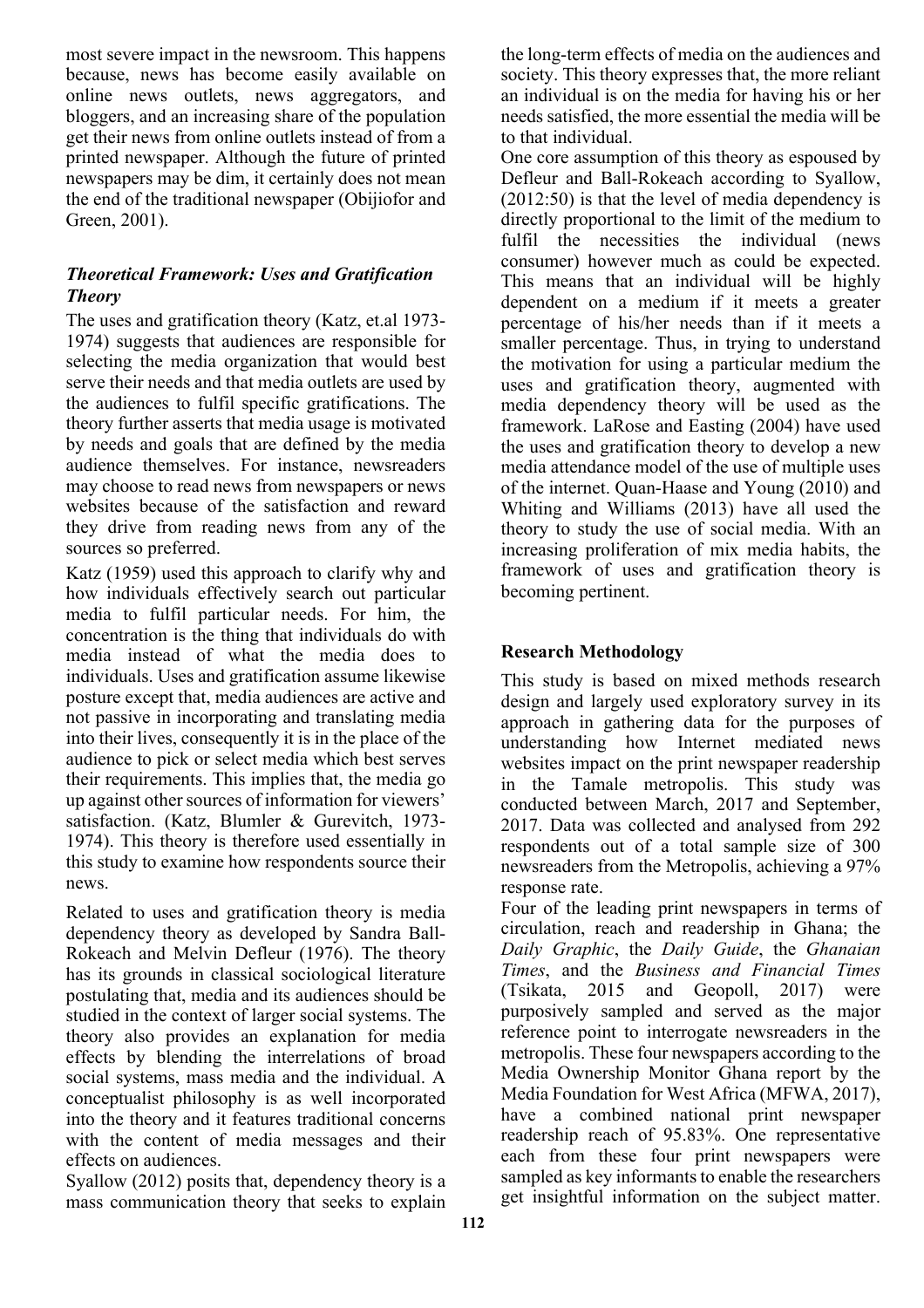There is currently no daily newspaper published locally in Tamale. The monthly *Northern Advocate* publication is generally unknown due to its irregular frequency.

The simple random sampling procedure was used in selecting four news vendors from a sample frame of six newsvendors. The news vendors are key distribution agents for the print newspapers whose offices are headquartered in Accra, the national capital. Interestingly, apart from the newspaper vendors in Tamale, there are no newspaper vendors in the remaining 25 districts and municipalities in the Northern region. This confirms the long held belief that print newspaper readers are predominant in urban areas than rural areas.

Respondents for the survey aspect of this study were sampled using a non-probability method. Specifically, the convenience sampling was used in recruiting 292 respondents who responded to a semi-structured questionnaire prepared for this study. A prospective respondent however, first had to meet the terms of qualification before he/she was recruited. For instance, a respondent should be able to read, be a newsreader, have access to both printed newspapers and internet powered news websites.

This study used both quantitative and qualitative tools and techniques in analysing data gathered from the field for easy presentation of research results. Data collected through questionnaires from readers of news and newspaper vendors were quantified numerically and those in textual form were coded. Coded data were entered into a spreadsheet, and directly into SPSS and excel for analysis. Descriptive statistical techniques including percentage distribution and frequencies were used to analyse the results. Tables and graphs were employed for data presentation. This enabled us to describe the consumption pattern and preferences of news, and how this affects newspaper readership and circulation in the study area. Qualitative data on the other hand were reduced into themes and patterns. Items of interest were sorted into proto-themes and defined. Qualitative data were prepared for analysis by transcribing the interviews into text format. Items of interest were grouped and defined. It essentially involved re-contextualization whereby data were considered in terms of the categories developed through the analysis. Each theme was reported by description and in some instances, illustrating it with few quotations from the original text to help bring clarity to the issues.

# **Findings and Discussions**

### *Bio-Data of Respondents*

|                                           | <b>Educational Level of Respondents</b> |            |          |               |              |  |
|-------------------------------------------|-----------------------------------------|------------|----------|---------------|--------------|--|
| <b>Age Range of</b><br><b>Respondents</b> | <b>JHS</b>                              | <b>SHS</b> | Post-Sec | <b>Others</b> | <b>Total</b> |  |
| $18 - 30$                                 |                                         | 54         | 102      |               | 166          |  |
| $31 - 42$                                 |                                         |            | 89       |               | 97           |  |
| $43+$                                     |                                         |            |          | 29            | 29           |  |
| Total                                     |                                         |            | 191      |               | 292          |  |

**Table 1: Cross tabulation of age range of respondents and educational level of respondents**

*Source: Field survey, (2017)*

From table 1, majority of respondents for this study are within the ages of 18-30 representing 57% of the 292 respondents sampled for this study while 33% of the 292 respondents falls within the age range 31-42. Clearly, majority of the respondents for this study are the young people who constitute the majority of the Ghanaian population. The table also depicts that majority of the respondents, representing 65% have a post-secondary education that include a *teacher training diploma, nursing training diploma, higher national diploma,* 

*university diplomas and degrees* whilst 13% of the respondents have other forms of education that enables them to read such as Arabic instructors and non-formal education beneficiaries. It is refreshing to note that all respondents within this category of educational attainment are aged 43 and above reflecting the state of education in Northern Ghana in recent times.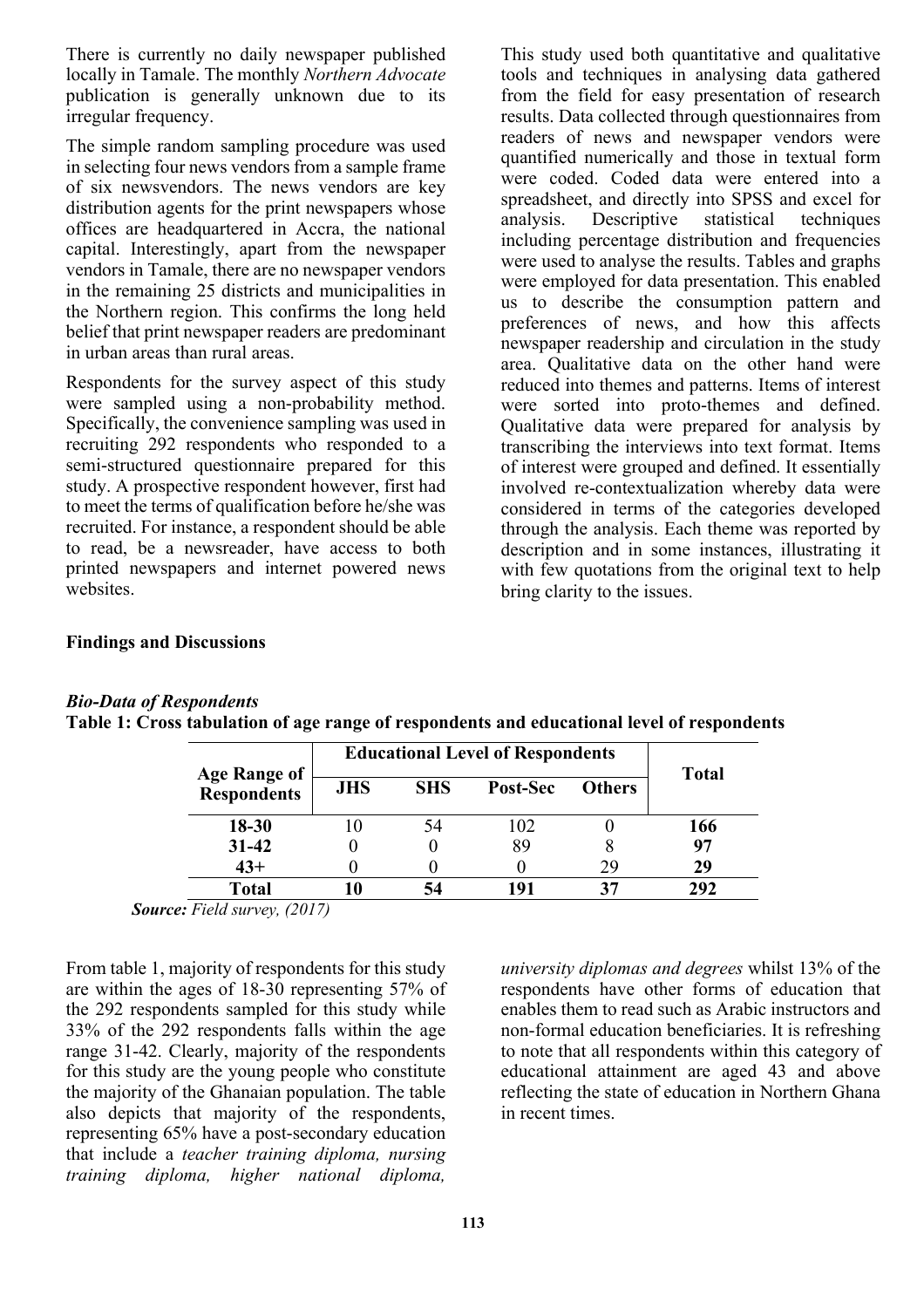



*Source: Field survey, (2017)*

As a cardinal objective of this study, respondents preferred sources of news were identified and illustrated in figure 1 and table 3. In figure 1, while respondents' sources of news were identified to include the internet, radio, television and the newspaper, the majority of respondents representing 45% of 292 respondents under this study, source their news from only the internet. Also, the findings indicate that 13%, 11% and 10% of respondents source their news from Radio, Television and Newspaper respectively. The results depicted in figure 1 aptly reflects the National Commission on Civic Education (2015) and Geopoll (2017) reports that radio remains the most popular news source to Ghanaian news consumers with 62.9% and the Internet having the most reached. This finding also supports Thorson, Vraga, & Ekdale's(2010) assertion that the Internet offers a multimedia platform where video, audio,

and text-based news are all on one single website and making it more appealing to source news from especially among young newsreaders.

Similarly, in table 3, the findings show clearly that the majority of newsreaders prefer sourcing their news from the Internet to all other news media forms. While 46% of respondents revealed that the Internet is their most preferred news source, only 9% prefer the newspaper. These findings support the view of Salman and Hashim (2011) that news consumption habits are changing because consumers now turn to the Internet for free news and information. However, some respondents maintained that while they source their news from the internet, they still find news from the traditional media especially newspapers most reliable, credible, accurate and ethically balanced than news emanating from the internet.

|                     | ic J. Respondents most preferred sources of hews |                |
|---------------------|--------------------------------------------------|----------------|
| <b>News Sources</b> | Score                                            | Percentage (%) |
| Internet            | 130                                              | 46%            |
| Radio               | 80                                               | 27%            |
| Television          | 53                                               | 18%            |
| Newspaper           | 29                                               | $9\%$          |
| Total               | 292                                              | 100            |

**Table 3: Respondents most preferred sources of news**

**Source:** *Field survey, (2017)*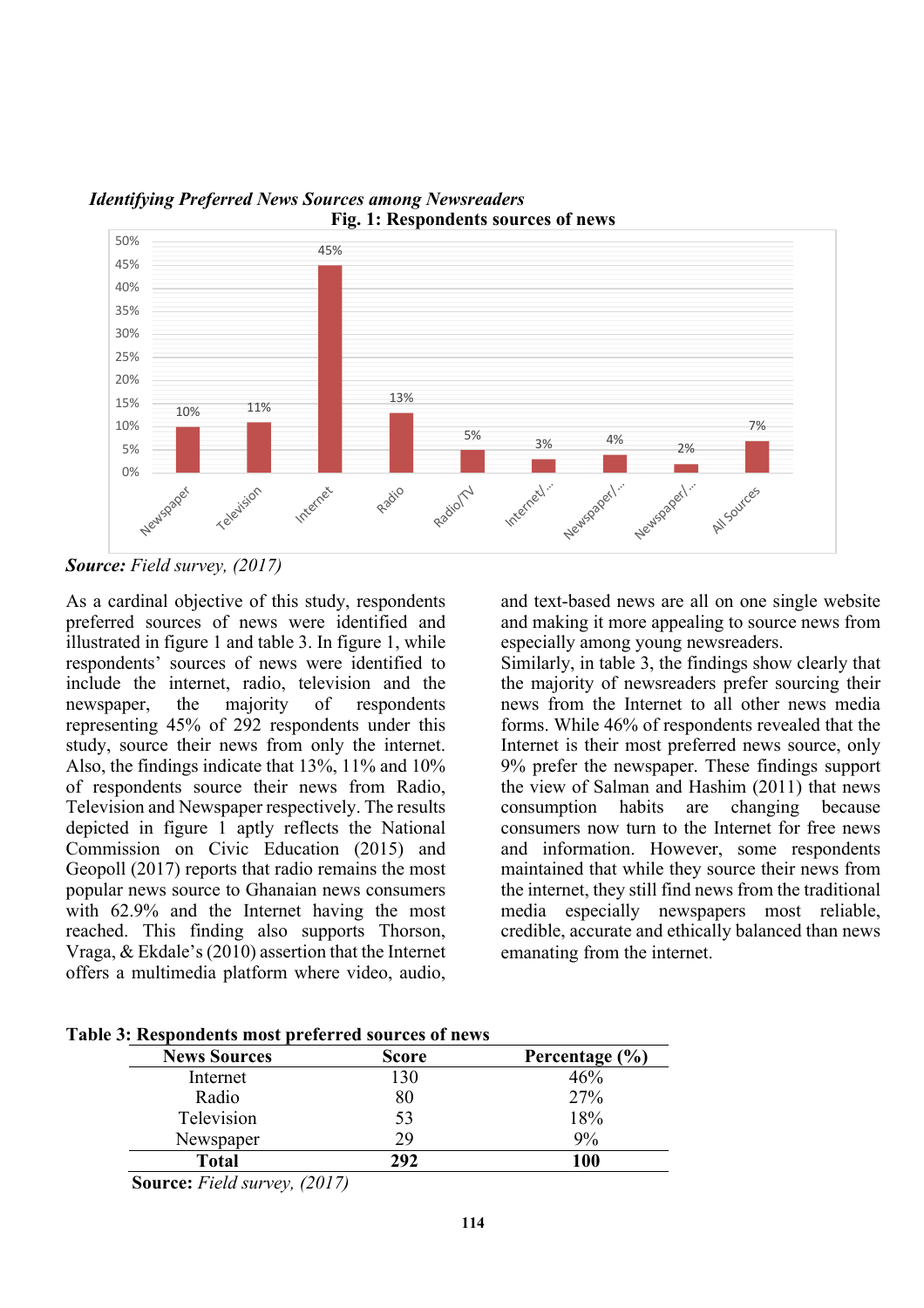| Year/        | Vendor 1        |             | Vendor 2        |             | <b>Vendor 3</b> |             | Vendor 4        |             |     |              |
|--------------|-----------------|-------------|-----------------|-------------|-----------------|-------------|-----------------|-------------|-----|--------------|
| Quantity     | <b>Received</b> | <b>Sold</b> | <b>Received</b> | <b>Sold</b> | <b>Received</b> | <b>Sold</b> | <b>Received</b> | <b>Sold</b> |     | <b>Total</b> |
| 2012         | 100             | 100         | 100             | 100         | 100             | 100         | 100             | 100         | 400 | 400          |
| 2013         | 100             | 97          | 100             | 100         | 100             | 93          | 100             | 90          | 400 | 380          |
| 2014         | 80              | 60          | 100             | 65          | 80              | 60          | 70              | 60          | 310 | 245          |
| 2015         | 80              | 55          | 80              | 40          | 60              | 40          | 70              | 40          | 290 | 175          |
| 2016         | 60              | 40          | 60              | 35          | 60              | 40          | 50              | 30          | 230 | 145          |
| 2017         | 50              | 45          | 40              | 30          | 30              | 30          | 30              | 25          | 150 | 145          |
| <b>Total</b> | 470             | 397         | 480             | 370         | 430             | 363         | 420             | 345         |     |              |

*Determining the Consumption Pattern of Newspapers in Northern Ghana*

**Table 4: Daily Comparative consumption record of newsvendors**

*Source: Field survey (2017)*

Table 4 illustrates the declining quantities of newspapers received and sold by sampled news vendors over a period of 6 years spanning from 2012 to 2017. The statistics show a steady decline in the quantities of newspaper that news vendors receive from the printing presses and the quantities that newsreaders buy from the vendors. These statistics however exclude newspaper served directly to governmental offices and subscriber organizations. From an average of 400 newspapers received daily in 2012, only an average of 150 newspapers were received and vended in 2017. This represents about a 40% decrease in newspapers received between 2012 and 2017. A more worrying trend is seen in the consumption pattern when comparison is made between sales for 2012 and 2017.

From table 4, an average of 145 newspapers were sold per day in 2017 as compared to an average of 400 newspapers sold in 2012. These statistics depict clearly the preference of newsreaders major

source of news as presented in table 3 above. This also reflects the prediction of the International Federation of Audit Bureaux of Circulation (IFABC, 2011) that print newspaper readership will slump in many countries by the end of 2011. The Bureau attributed the fall in print newspaper readership to newsreaders turning more to mobile devices and online sources. The IFABC (2011) report revealed a 1.6% decline in print newspaper circulation in 23 of its member countries between 2010 and 2011 alone. According to the statistics from IFABC, the 1.6% decline represents some 2 million copies decline in monthly circulation. It further argues that it was the first decline observed since 2008 and was observed across its member countries.

A key informant who is an editor to one of the newspapers sampled for this study argued that the proliferation of online news sources provides on the go news for newsreaders especially the youth and for him, that has resulted in low sales record since 2012. Read his statement below:

*"Because online news is readily available and comes on time, people especially the youth hardly buy the print newspaper. Just a handful of the elderly who are not technological conversant with these online stuff do purchase our services in its current form". (Source: Field Interview, 2017).*

The editor's response suggests that, young readers resort to news websites because it has the capacity to provide them with news much quicker than the traditional print newspaper.

Clearly, it is a difficult enterprise to draw a conclusion as to whether the Internet is performing a complementing or opposing role to the traditional media. While researchers like Chyi and Lasorsa

(2002), Dutta-Bergman (2004) and Chan-Olmsted et al (2012) are of the opinion that the Internet is complementing the traditional media in providing news, other researchers including Nguyen (2003), Bird (2009) and Patel (2010) hold an opposing view.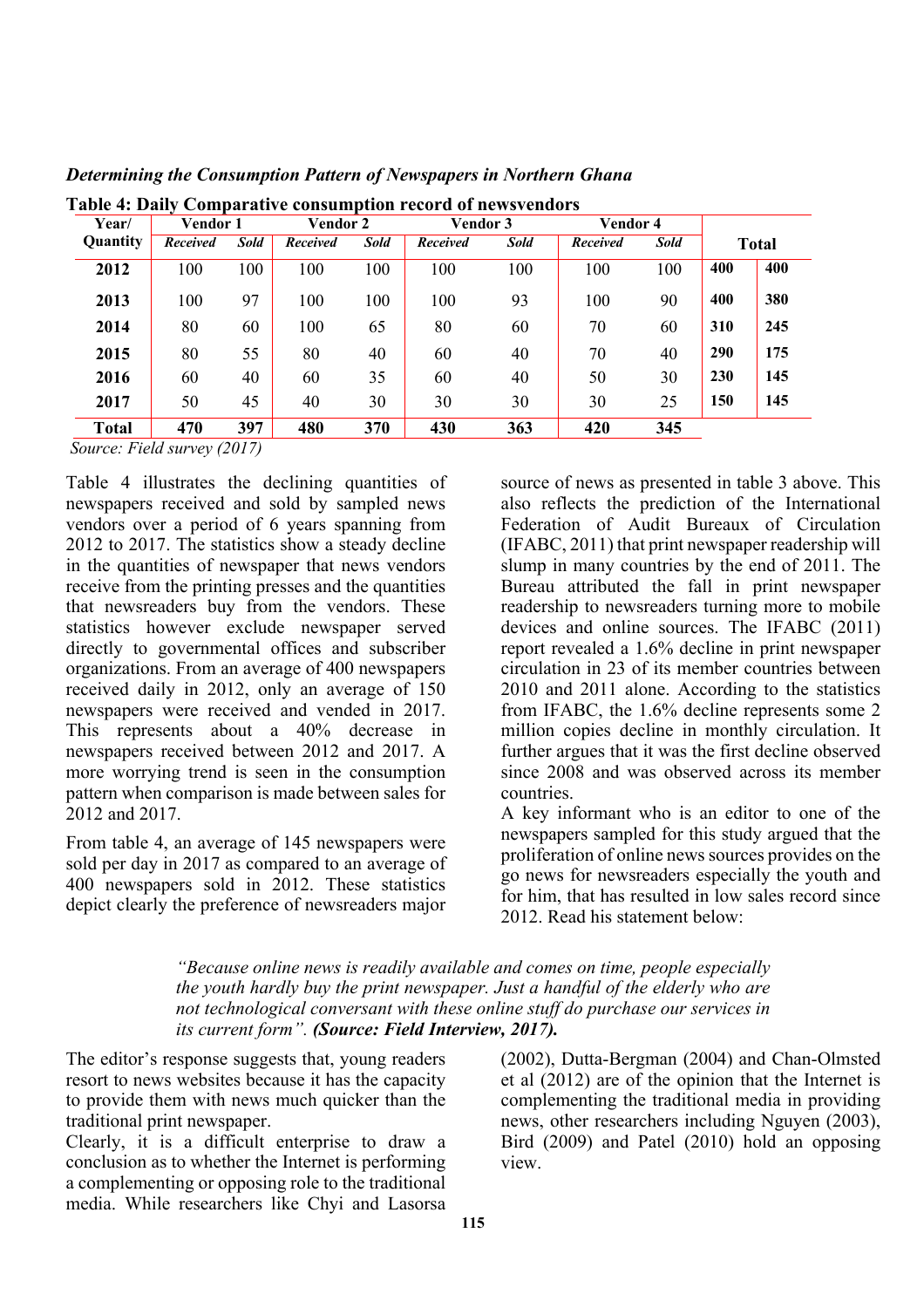### **Challenges of Newspaper Agencies in Northern Ghana**

The emerging trends of new communication technologies in today's globalized world has no doubt put undue pressure on the print newspaper right from its production style through to its circulation methods and readership. Given that almost 50% of respondents prefer reading news online, advancement in technology has become a disruptive innovation for many print media entrepreneurs in Ghana. This is confirmed by the gradual decline in the number of print newspapers from over 300 in 2008 to less than 135 as at the end of year 2015. (Gadzekpo, 2008; Geopoll, 2017). As Internet penetration increases in the country, so is the presence of online news websites, magazines and journals more felt. With over 80% Internet reach and daily usage in Ghana, online news media sites stand at 3000 (Geopoll, 2017 and NCA, 2017).

According to Kammer (2013), news websites have features of news affordances, which possibly impact on the print newspaper industry in particular and journalism in general.

All four representatives of the sampled newspapers under this study were unanimous in expressing their worry about the perceived negative impact that TV and radio newspaper review segments had on their circulation. This is in line with Nyarko's (2016) findings in an exploratory qualitative study on newspaper review show in the broadcast media space in Ghana, that newspaper review segments impact negatively on newspaper circulation and readership. He revealed through series of anonymous respondent disclosures that most print media houses do not support newspaper review shows in Ghana since it affects their daily sales. Advancing reasons for not buying a printed newspaper, a newsreader related the following;

*"While I drive to the office every morning, I tune in to my favorite radio station Fiila 89.3fm to listen to Peace FM 104.3 early morning breakfast show which reviews a lot of newspapers. Hence I get all the information I need and I do not find it necessary to buy the newspaper again". (Source: Field Interviews, 2017).*

The cost of production vis-à-vis the dwindling fortunes of advertising profits for print newspapers are also major challenges to the print media industry in Ghana. Key informants bemoaned the increasing cost of electricity, transportation of materials and products and the fluctuating currency. They explained that these factors impact on their print media businesses negatively. An informant from one of the print media houses under this study puts it this way;

> *"Print newspapers are now seen to be expensive as compared to online news websites. Most materials needed for production of a print newspaper are imported, hence, pushing up the price of the newspaper especially when advertising in the print newspaper has recorded steady decline". (Source: Field Interview, 2017)*

Another informant in an interview maintained that the newspaper industry cannot survive without advertising and that to attract a good advertising budget, the print newspaper should have a high reach in terms of not only circulation but also readership. He concluded that since print newspaper reach has declined over the years in favour of the Internet mediated news websites and social media advertising platforms, it has become increasingly difficult for the print newspaper industry to attract the needed advertising client to support production.

# **Conclusion**

The emergence of the Internet has changed the print media landscape not only in Ghana but the world over. The proliferation of the Internet appears to

have caused a disruptive innovation in the print industry as that has led to the collapse of many newspaper enterprises across the globe. The Internet offers newsreaders a variety of news sources that are quite inexpensive as compared to the traditional print newspaper in Ghana. The situation has led to a gradual decline in print newspaper readership in favour of the Internet mediated news websites. The migration of newsreaders from 'analogue' news sources to 'digital' news sources has also led to a cut in advertising revenue that hitherto guaranteed profits in the print newspaper production business in Ghana. While the effects of such migration is obvious on the operations of the print enterprise, most Ghanaian consumers still rate the print newspaper as most credible and reliable news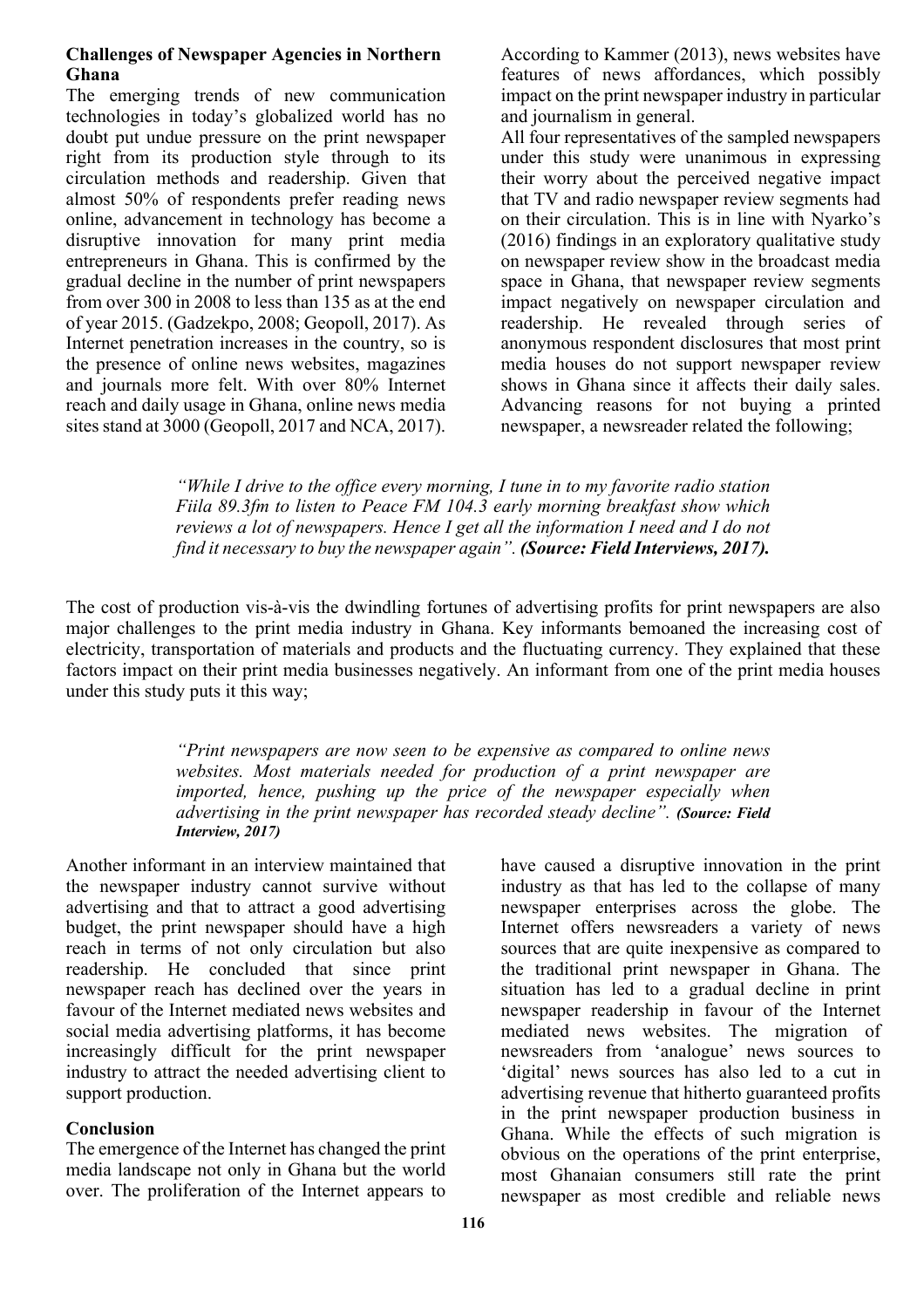source. It is critical and essential that the print newspaper industry rebrands and innovates to attract newsreaders to their brands and to also embrace productive sales and distribution strategies to enhance the long-term sustainability of the industry.

### **Recommendations**

It is a universally recognisable fact that the Internet present vast and unlimited opportunities to not only news media entrepreneurs but also all businesses. The print newspaper industry should therefore see the proliferation of the Internet as a breakthrough innovation and harness its vast potentials to rebrand, create an online presence and improve upon their services such that they can attract newsreaders to their brands. Presently, the traditional newspaper industry enjoys a good amount of consumer goodwill in terms of credible and reliability and should take advantage of that in their innovation to continue to operate in a digital society. Clearly, news readership continues to increase but the print newspaper is seeing a decline in circulation, readership and advertising profits. An indication that the traditional print newspaper will soon become obsolete especially among younger generations.

### **References**

- Academic American Encyclopaedia. (1994). Grolier Incorporated Danbury, Connecticut, Vol.14
- African Media Barometer (2013). The first home grown analysis of the media landscape in Africa*. Ghana report. Friedrich Ebert-Stiftung (FES).*  Windhoek, Namibia.
- Afrifa, A.Y (2015). Assessing the Effects of Electronic Media usage on the sales of Print Media in Ghana*. Unpublished MBA thesis submitted to the department of Marketing and Corporate Strategy.* Kwame Nkrumah University of Science and Technology. Kumasi.
- Allan, S. (2006). *Online news: Journalism and the internet*: *UK: McGraw-Hill Education.*
- Anyidoho, P. (2016). Ethnography of print and broadcast media in Ghana. *Imperial Journal of Interdisciplinary Research* (IJIR). 2 (7):  $104 - 114.$
- Babalola, E. A (2002). Newspapers as instruments for building literate communities: The Nigerian experience. *Nordic Journal of African Studies* 11(3): 403-410.
- Ball-Rokeach, S., & Defleur, M. (1976). A dependency model of mass-media effects. *Communication Research. 3*(1): 3–21. https://doi.org/10.1177/009365027600300 101
- Barclay, A. (2012). Business models for newspapers in a digital world: Master's Thesis at Norwegian School of Economics. http://hdl.handle.net/11250/169561
- Bird, S. E. (2009). The future of journalism in the digital environment. *Journalism* 10 (3): 293-295. https://doi.org/10.1177/146488490910258 3.

Chan-Olmsted, S., Rim, H., & Zerba, A. (2012). Mobile news adoption among young adults: Examining the roles of perceptions, news consumption, and media usage. *Journalism & Mass Communication Quarterly*, 90 (1): 126- 147*. https://doi.org/10.1177/107769901246874 2*

- Cheyney, A.B. (1992). *Teaching Reading Skills through the Newspaper*. Newark, USA: International Reading Association.
- Chyi, H.I and Lasorsa, D.L. (2002). An explorative study on the market relation between online and print newspapers. *The Journal of Media Economics. 15(2): 91-106*.
- Dimmick, J. (2003). *Media competition and coexistence: The theory of the niche*. Mahwah, NJ: Lawrence Erlbaum.
- Dutta-Bergman, M. J. (2004). Complementarity in consumption of news types across traditional and new media. *Journal of Broadcasting & Electronic Media*, 48(1): 41-60.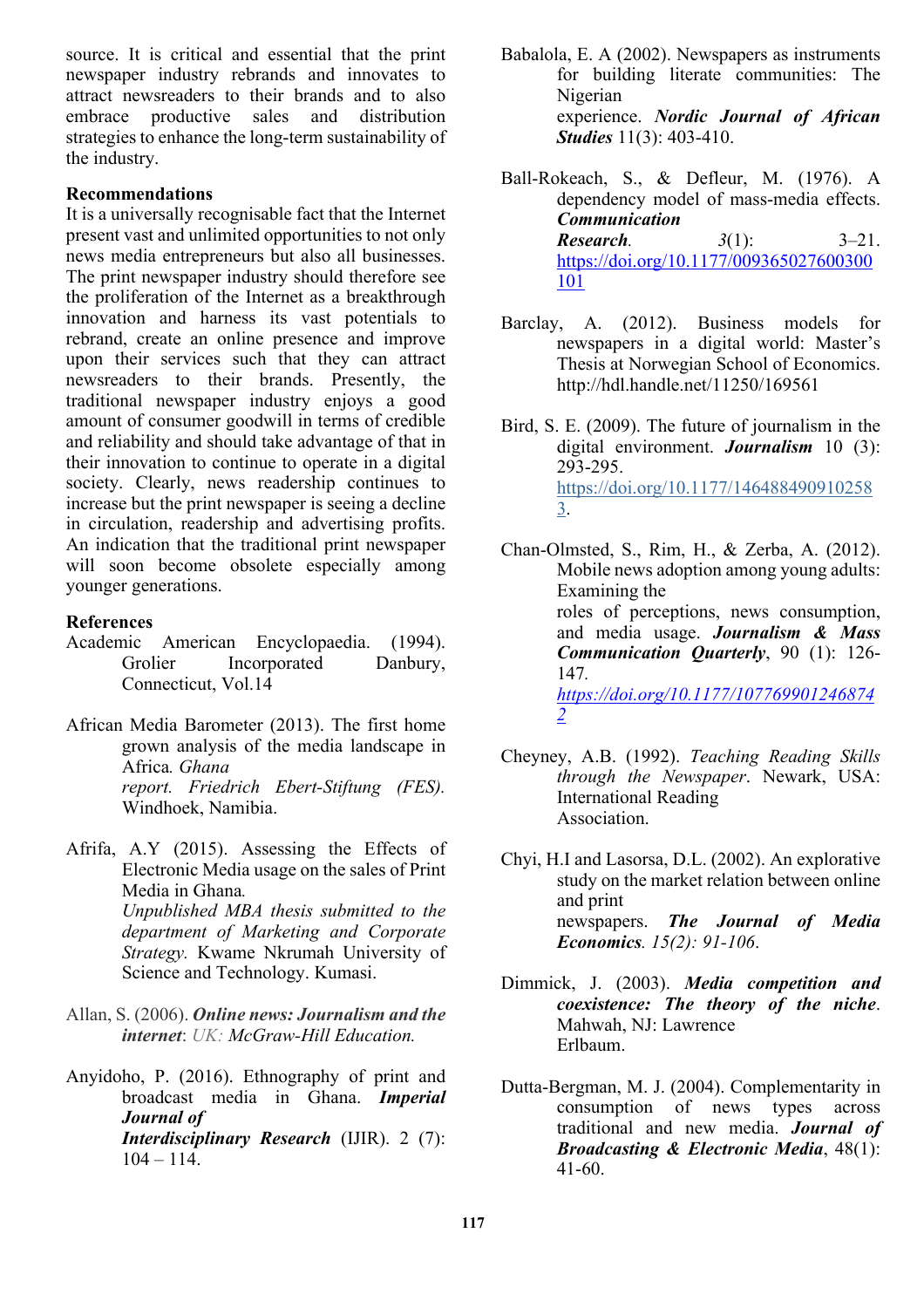http://dx.doi.org/10.1207/s15506878jobem 48013

- Gadzekpo, A. (2008)*.* When the watchman sleeps: Media accountability and democratic reforms in Ghana. *Critical Perspectives*. 22. Accra: Centre for Democracy and Development Ghana.
- Geopoll (2017). Media consumption-reach. Retrieved from Media Ownership Motoring Ghana report at https://www.momrsf.org/en/countries/ghana/ on December 15, 2017.
- Ghanaian media. Press reference. Retrieved on 20<sup>th</sup> July 2017 at http://www.pressreference.com/Fa-Gu/Ghana.html
- Hamilton, G. (1992). Newspaper Preservation and Access: Development and Possibilities*. Interlending and document supply* 20 (2). P.43
- Heath, C.W. (2001). "Regional Radio: A Response by the Ghana Broadcasting Corporation" *Canadian Journal of Communications,* 26 (1), 89-106.
- Howe, J. "The rise of crowdsourcing. Retrieved on April 2017 at https://www.wired.com/2006/06/crowds/ International Federation of Audit Bureaux of Circulation (2011). Retrieved from www.ifabc.org on December 2, 2017.
- Jones-Quartey, K. A. B., (1975) *History, Politics, and Early Press in Ghana: the Fiction and Facts*. Accra: Afram Publications.
- Kamarck E.C and Gabriele A. (2015). The news today: 7 trends in old and new media. Center for Effective Public Management, Brookings. https://www.brookings.edu/wpcontent/uploads/2016/07/new-media.pdf
- Kammer, A. (2013). News on the Web: Instantaneity, multimodality, interactivity, and hypertextuality on<br>Danish news websites. Danish news websites. Copenhagen: University of Copenhagen
- Katz, E. (1959). Mass Communications Research and the Study of Popular Culture: An Editorial Note on a Possible Future for This Journal. *Studies in Public Communication*, 21-6. Retrieved from http://repository.upenn.edu/asc\_papers/165
- Katz, E., Blumler J.G., & Gurevitch, M. (1973- 1974). Uses and Gratifications Research. *The Public Opinion Quarterly.* 37 (4): 509-523*.*
- LaRose, R & Eastin, M. S. (2004) A Social Cognitive Theory of Internet Uses and Gratifications: Toward a New Model of Media Attendance, *Journal of Broadcasting & Electronic Media***,** 48 (3): 358-377, DOI: 10.1207/s15506878jobem4803\_2
- Lundén, K. (2009). The Death of Print? The Challenges and Opportunities facing the Print Media on the Web. Reuters Institute for the Study of Journalism. Retrieved from https://reutersinstitute.politics.ox.ac.uk/our -research/death-print-challenges-andopportunities-facing-print-media-web
- Mahmud, S. (2009). Is the newspaper industry at a death's door! Retrieved on October 30, 2017 from www.mysinchew.com/node/24415tide 14.
- Maier, S. (2010). All the news fit to post? Comparing news content on the web to newspapers, television, and radio. *Journalism and Mass Communication Quarterly*, 87(3–4): 548– 562. https://doi.org/10.1177/107769901008700 307
- Media Foundation for West Africa. (2017). Print Market in Ghana. Accra: MFWA. Retrieved from https://ghana.mom-rsf.org/en/media/print/ on December 14, 2017.
- National Communication Authority (2017). Mobile data subscriptions in Ghana from 2013 to January 2017. Retrieved from https://nca.org.gh/assets/Uploads/Historica l-Data-Subscription-Figures-2013-January-2017.pdf on December 16, 2017.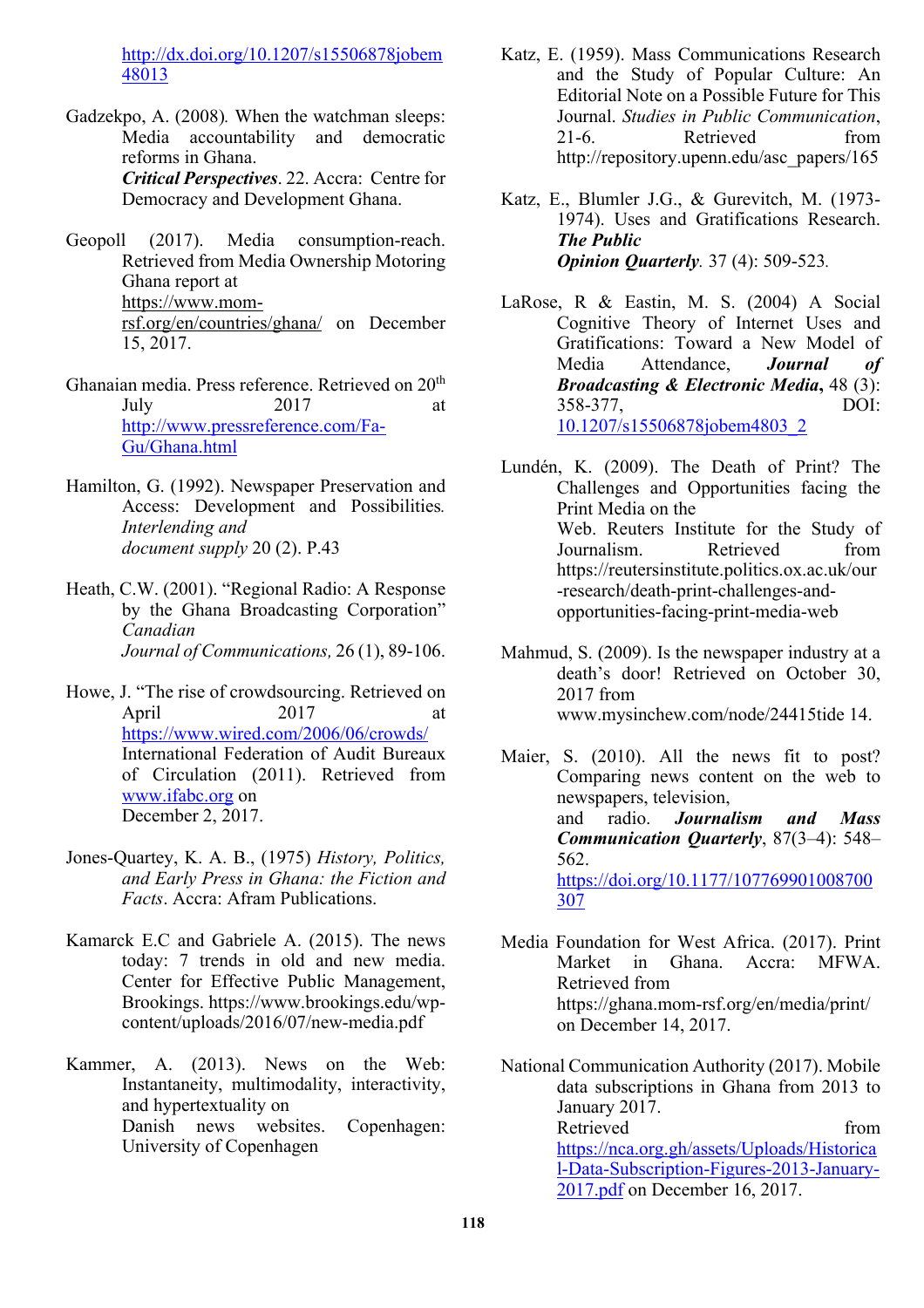Nguyen, A. (2003). The current status and potential development of online news consumption: A structural approach**.** *First Monday*, 8 (9).

http://firstmonday.org/issues/issue8\_9/ngu yen/index.html

- Nnagbo, E. O. (2011). Internet Impact On UNT Traditional Newspaper. Master's Thesis, University of Uppsala, Sweden. Retrieved from http://urn.kb.se/resolve?urn=urn:nbn:se:uu: diva-157696
- Nyarko, J. (2016). Newspaper Review Show in the Broadcast Media Space in Ghana: An Exploratory Qualitative Study. *SAGE Open. April-June 2016: 1–10 DOI: 10.1177/2158244016654952*
- Obijiofor, L. & Green, K. (2001). New technologies and future of newspapers. *Asia Pacific Media Educator. Article7: http://ro.uow.edu.au/apme/vol1/iss11/7*
- Obijiofor, L. & Hanusch, F. (2013). Students' perception and use of the internet as a news channel. *Covenant Journal of Communication,* 1  $(1): 1-18.$
- Oliver and Ohlbaum Associates Ltd (2013). *Research on local advertising markets*. London: Oliver and Ohlbaum Associates Ltd
- Patel, A. (2010). The survival of the newspaper in the digital age of communication. *BSc dissertation submitted to Leonard N. Stern School of Business. New York University. Retrieved on July 15, 2015 at http://www.stern.nyu.edu/sites/default/files /assets/documents/con\_043010 .pdf*

Pavlik, J. (2000). The impact of technology on journalism. *Journalism Studies*, 1(2): 229- 237.

Peiser, W. (2000) Cohort Replacement and the Downward Trend in Newspaper Readership *Newspaper Research Journal 21(2):11-22*

https://doi.org/10.1177/07395329000210 0202

Pew Internet & Life Project (2002). The internet goes to college: How students are living in the future with today's technology. Retrieved August 12, 2017, from

http://www.pewinternet.org/reports/index .asp

Quan-Haase, A., & Young, A. L. (2010). Uses and Gratifications of Social Media: A Comparison of Facebook and Instant Messaging. *Bulletin of Science, Technology & Society*, *30*(5): 350–361. https://doi.org/10.1177/02704676103800 09

Rosenstiel, T. (2005). Political Polling and the New Media Culture: A Case of more being Less. *Public Opinion Quarterly.* 69 (5): 698–715

- Salman, A. & Hasim, M.S. (2011). Internet usage in a Malaysian sub-urban community: A study of diffusion of ICT innovation. *The Innovation Journal: The Public Sector Innovation Journal*. 16 (2): 1 - 15
- Schrøder K.C. and Kobbernagel, C. (2010). Towards a typology of cross-media news consumption: a qualitative-quantitative synthesis. Northern Lights. *Yearbook of film and media studies* 11: 115-137.

Sternvik J, Wadbring, I., &Weibull, L. (2008). Newspaper in a media changing world: A Swedish

- trends. The newspaper research program. Department of journalism and mass communication, University of Göteborg, Sweden
- Syallow, M. (2012). "Electronic Media in Electoral conflict, in Kenya" Master's Thesis. University of Nairobi, Kenya

Teece, D. J. (2010). Business Models, Business Strategy and Innovation. Long Range Planning. Thomas, C. (2013). The development of journalism in the face of social media: A study on social media's impact on a journalist's role, method and relationship to the audience. Master of communication thesis. University of Gothenburg, Department of Applied Information Technology. Gothenburg, Sweden.